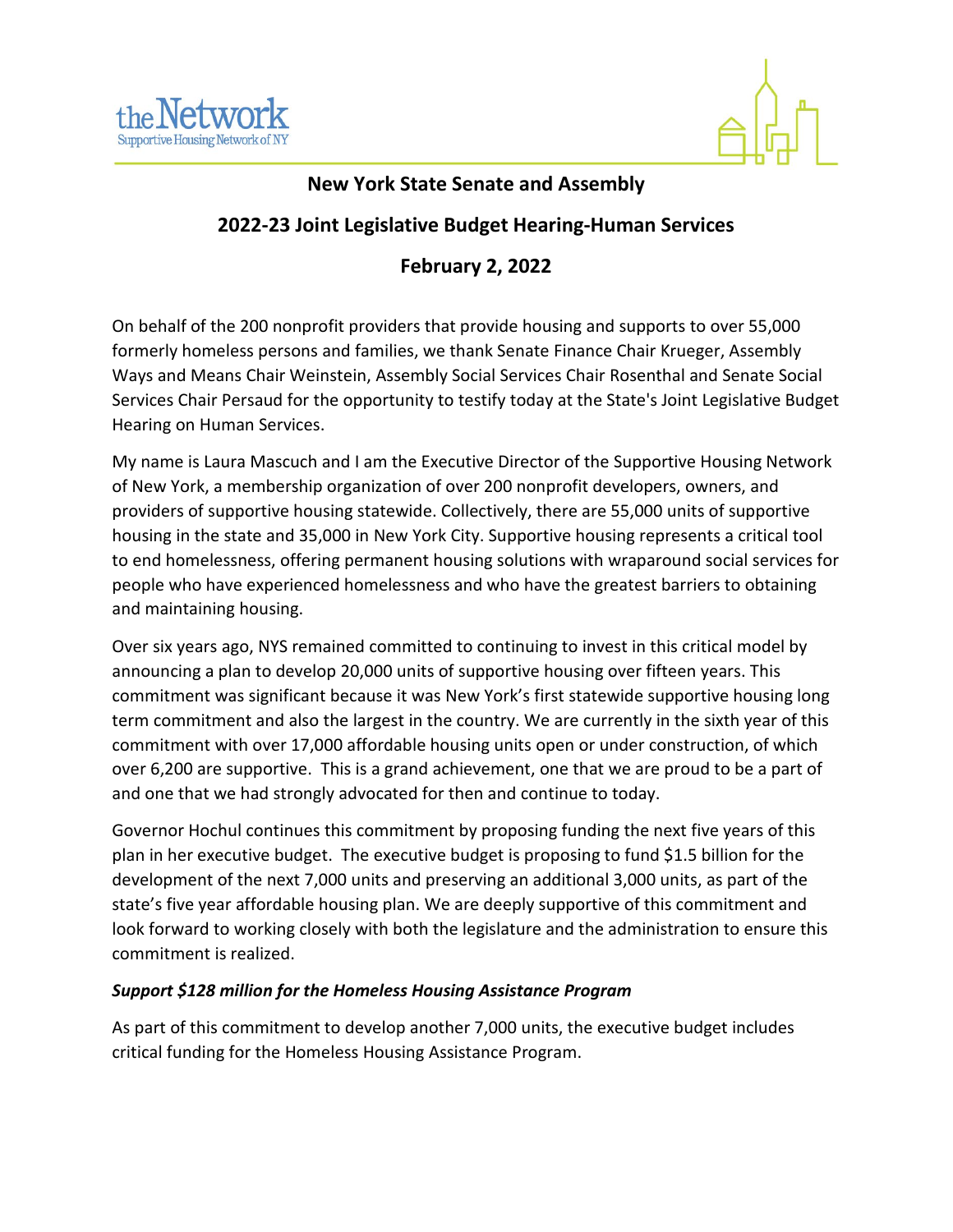



Enacted into law by the New York State legislature in 1983, the Homeless Housing and Assistance Program (HHAP) was the first program in the country to dedicate substantial financial resources for the development of homeless housing. Administered by the New York State Office of Temporary & Disability Assistance (OTDA), HHAP provides capital grants and loans for the acquisition, construction or rehabilitation of housing for persons who are homeless and are unable to secure adequate housing without special assistance. HHAP funds many different types of supportive housing including for example, a \$5 million annual HIV/AIDS set-aside, housing for homeless vets, and for those with justice-involvement. HHAP is the main source of capital for nonprofit owned homeless housing outside of NYC with 50% of its funding dedicated for those communities. To date, it has helped build over 18,000 units of supportive housing throughout New York State.

The Network strongly supports this appropriation in the proposed budget, as it's a critical piece of supportive housing development in the state.

### *Support \$110 million for the Empire State Supportive Housing Initiative*

A one time commitment to build supportive housing must come with an ongoing commitment to provide for the services and operating funds necessary to make affordable housing truly supportive and successful. That is why we support the proposed executive budget including \$110 million for the Empire State Supportive Housing Initiative (ESSHI).

The Empire State Supportive Housing Initiative (ESSHI) marries together the services and operating funding with capital funding largely from Homes & Community Renewal's Supportive Housing Opportunity Program (SHOP) and HHAP. It marks the first time that New York State is providing a services and operating subsidy matched with state capital not just in New York City, but throughout the entire state. Additionally, the service contracts awarded through ESSHI are funded at up to \$25,000 per unit with half of the funding being used for rent and the other half for services.

In the past six years there have been 234 projects encompassing 6240 units that have received permanent awards and in this most recent round of the ESSHI RFP, there were an additional 192 conditional awards made (proposing to serve 7,874 persons) which are currently working on securing the state and local capital needed to progress forward. These units are serving various homeless populations including homeless persons with serious persistent mental illness and substance use disorder, individuals diagnosed with HIV, survivors of domestic violence, veterans, chronically homeless persons and families, youth aging out of foster care, other homeless young adults, individuals who are high cost Medicaid users and frail or disabled seniors.

The Network strongly supports the executive budgets proposal to fund ESSHI at \$110 million.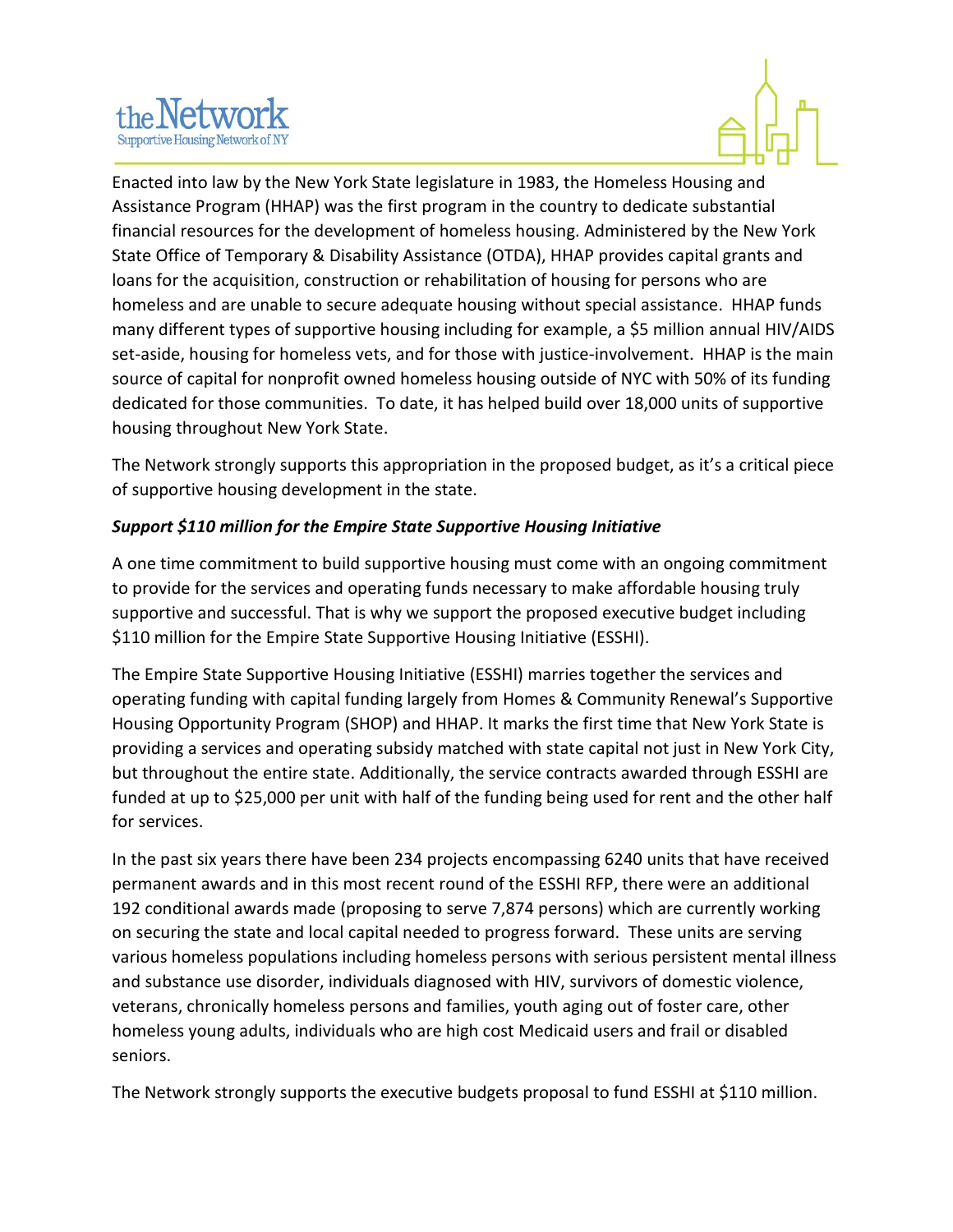



#### *Increase Funding for the NYS Supportive Housing Program – Add an additional \$100 million*

While we are encouraged to see the executive budget support the continued development of new units, we must not forgo a commitment to fund the state's existing units that are housing formerly homeless persons today. Otherwise, we are not expanding the pipeline to address the crisis, rather replacing old units with new units. Adequate funding for units that are open now is just as critically important to funding new units.

The Office of Temporary and Disability Assistance's (OTDA) NYS Supportive Housing Program (NYSSHP) is one of the State's most important funding sources for innovative and effective solutions that keep people from becoming or remaining homeless. It pays for critical on-site services that make it possible to house multi-disabled and vulnerable individuals and families in permanent affordable apartments. Eligible services include: case management, counseling and crisis intervention, employment and vocational assistance, parenting skills development and building security services.

The current NYSSHP budget is funded at \$39.8 million. The executive budget does include a minor increase of \$2.8 million to the appropriation line that funds this program, the Solutions to End Homelessness Program and the Operational Support for AIDS Housing (OSAH) program. We support this increase but feel strongly that more needs to be done to increase rates, specifically for NYSSHP.

In hundreds of supportive housing residences across New York State, the NYS Supportive Housing Program (NYSSHP) has been the only services funding keeping formerly homeless people stably housed. Nearly 10,000 units depend almost totally on subsidies that have remained nearly unchanged for twenty years, namely \$215/month (\$2,580 a year) for a single homeless, disabled adult and \$290/month (\$3480 a year) to serve a homeless family.

In comparison, ESSHI referenced above, provides FOUR TIMES the NYSSHP rates for services to the same formerly homeless individuals and families (\$12,500 for services).

Nonprofit providers across the state have been struggling for years with this inadequate funding; should the units that are almost all solely funded by NYSSHP be lost, the state would have to pay nearly \$2 billion dollars in capital to create 9800 ESSHI units to replace them.

At a time when the state is facing record homelessness, we need to ensure that the programs currently serving some of our most vulnerable, maintain minimal but critical support services to keep high-risk tenants safely housed.

The Network strongly urges the final budget to include an additional \$100 million for the New York State Supportive Housing Initiative (NYSSHP). This will adjust the current rates to align with today's ESSHI services rates of \$12,500.